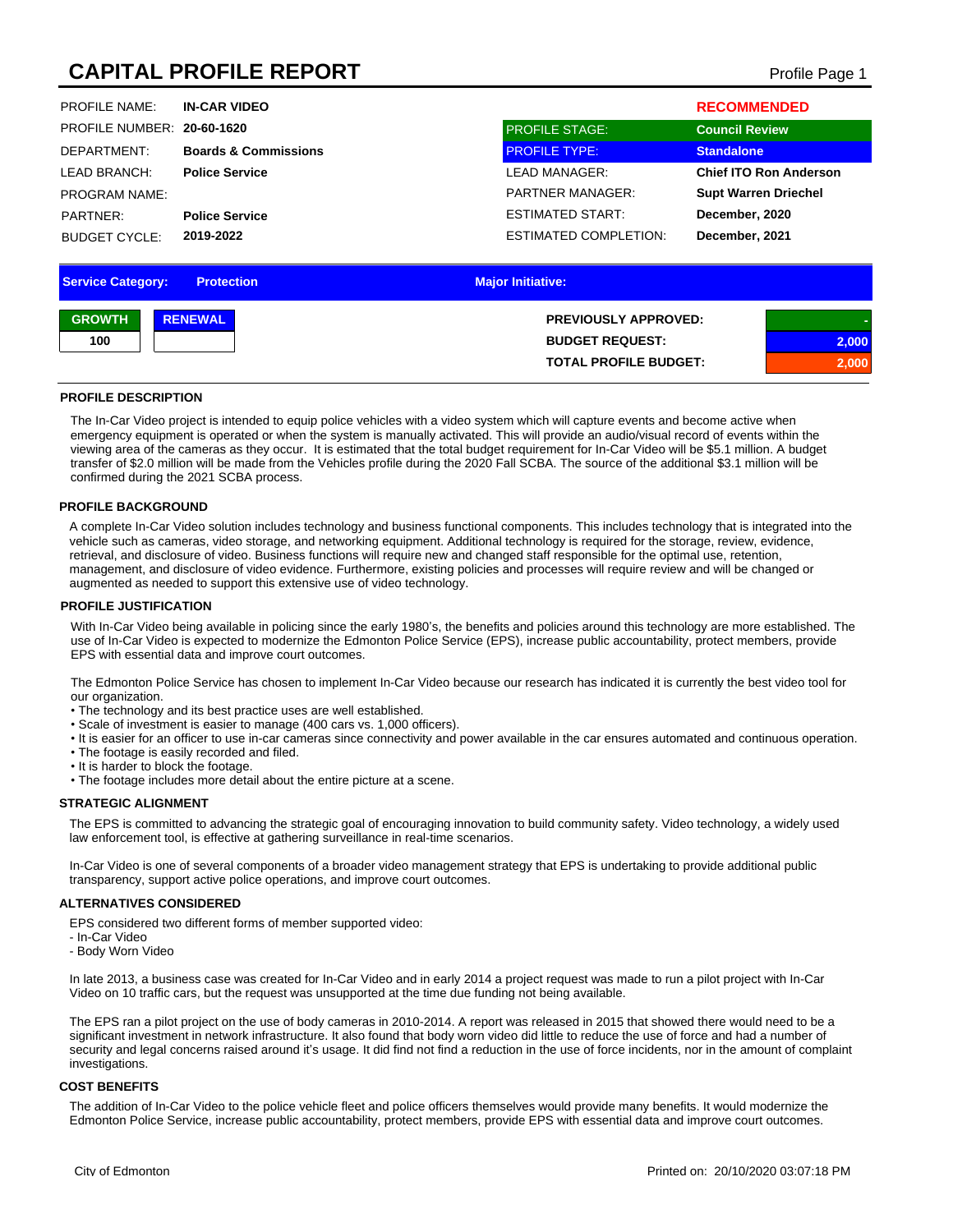### **KEY RISKS & MITIGATING STRATEGY**

A key risk in implementing any new technology in policing is establishing it's use in contributing to court outcomes, measuring it's impact on police and public safety. By timing its implementation in 2021, EPS has been able to watch the development and maturity of the use of In-Car Video.

Another risk with this technology is centered around member acceptance. In-Car Video may be perceived as invasive to the privacy of members. To mitigate this risk, a robust member engagement and change management approach is included in this project.

#### **RESOURCES**

In addition to the personnel and technology required to plan, procure, and implement; integration will also require changes to policy, addressing privacy, and require significant personnel and technology resources to review, manage, store, and retain the growing amount of video collected.

#### **CONCLUSIONS AND RECOMMENDATIONS**

The EPS has already begun the planning for the In-Car Video project. It is anticipated to complete at the end of 2021.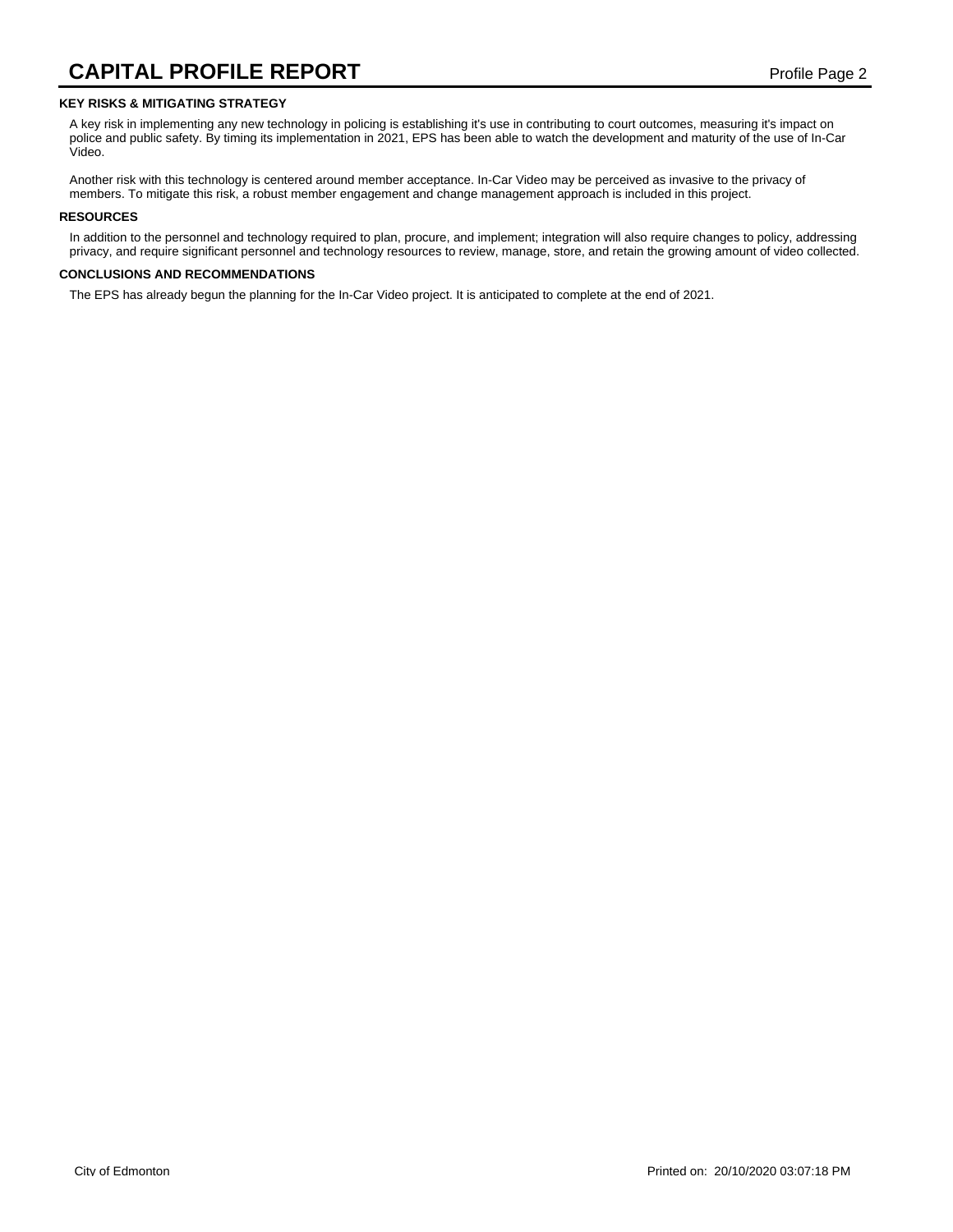# **CAPITAL PROFILE REPORT CAPITAL PROFILE REPORT**

PROFILE NAME: **In-Car Video**

### **RECOMMENDED**

PROFILE NUMBER: **20-60-1620** PROFILE TYPE: **Standalone**

BRANCH: **Police Service**

# **CAPITAL BUDGET AND FUNDING SOURCES (000's)**

| CAPITAL BUDGET AND FUNDING SOURCES (000'S) |                                                                        |                |       |       |      |      |      |      |      |      |      |                |       |
|--------------------------------------------|------------------------------------------------------------------------|----------------|-------|-------|------|------|------|------|------|------|------|----------------|-------|
|                                            |                                                                        | Prior<br>Years | 2020  | 2021  | 2022 | 2023 | 2024 | 2025 | 2026 | 2027 | 2028 | Beyond<br>2028 | Total |
| APPROVED<br>BUDGET                         | Approved Budget<br>Original Budget Approved                            |                |       |       |      |      |      |      |      |      |      |                |       |
|                                            | <b>Current Approved Budget</b>                                         |                |       |       |      |      |      |      |      |      |      |                |       |
|                                            |                                                                        |                |       |       |      |      |      |      |      |      |      |                |       |
|                                            | <b>Budget Request</b>                                                  |                | 1,000 | 1,000 |      |      |      |      |      |      |      |                | 2,000 |
| BUDGET<br>REQUEST                          | Revised Funding Sources (if approved)<br>PAYG Capital Reserve - Police |                | 1,000 | 1,000 |      |      |      |      |      |      |      |                | 2,000 |
|                                            | <b>Requested Funding Source</b>                                        |                | 1,000 | 1,000 |      |      |      |      |      |      |      |                | 2,000 |
|                                            |                                                                        |                |       |       |      |      |      |      |      |      |      |                |       |

| ∽<br>–                              | Revised Budget (if Approved)    | ا 000.، | 000.1             |  |  |  |  | 2,000 |
|-------------------------------------|---------------------------------|---------|-------------------|--|--|--|--|-------|
| ≏ –<br>ш<br><sub>잡</sub> 음득 ⊱<br>운공 | <b>Requested Funding Source</b> |         |                   |  |  |  |  |       |
|                                     | PAYG Capital Reserve - Police   | ا 000.، | .000 <sub>1</sub> |  |  |  |  | 2,000 |
|                                     | <b>Requested Funding Source</b> | 1000,   | 1,000             |  |  |  |  | 2,000 |

### **CAPITAL BUDGET BY ACTIVITY TYPE (000's)**

| ίG3.                                | <b>Activity Type</b>               | Prior<br>Years | 2020 |            | 2021       | 2022 | 2023 |     | 2024       | 2025 | 2026 |     | 2027 | 2028 | Beyond<br>2028 |     | Total   |
|-------------------------------------|------------------------------------|----------------|------|------------|------------|------|------|-----|------------|------|------|-----|------|------|----------------|-----|---------|
| REVISED<br>BUDGET<br>(IF<br>\PROVED | Equip FurnFixt                     |                |      |            | 1,000      |      |      |     |            |      |      |     |      |      |                |     | 1,000   |
|                                     | Technology                         |                |      | 1,000      |            |      |      |     |            |      |      |     |      |      |                |     | ا 1,000 |
| ⋖                                   | Total                              |                |      | 1,000      | 1,000      |      |      |     |            |      |      |     |      |      |                |     | 2,000   |
| Type of Impact:                     | <b>OPERATING IMPACT OF CAPITAL</b> |                |      |            |            |      |      |     |            |      |      |     |      |      |                |     |         |
|                                     |                                    |                |      |            |            |      |      |     |            |      |      |     |      |      |                |     |         |
| Branch:                             |                                    | Rev            | Exp  | <b>Net</b> | <b>FTE</b> | Rev  | Exp  | Net | <b>FTE</b> | Rev  | Exp  | Net | FTE. | Rev  | Exp            | Net | FTE     |
| <b>Total Operating Impact</b>       |                                    |                |      |            |            |      |      |     |            |      |      |     |      |      |                |     |         |

### **OPERATING IMPACT OF CAPITAL**

| Branch:                       | Rev | Exp | <b>Net</b> | <b>FTE</b> | Rev | Exp | Net | <b>FTE</b> | Rev | Exp | Net | FTE | Rev | Exp | Net | FTE. |
|-------------------------------|-----|-----|------------|------------|-----|-----|-----|------------|-----|-----|-----|-----|-----|-----|-----|------|
| <b>Total Operating Impact</b> |     |     |            |            |     |     |     |            |     |     |     |     |     |     |     | -    |